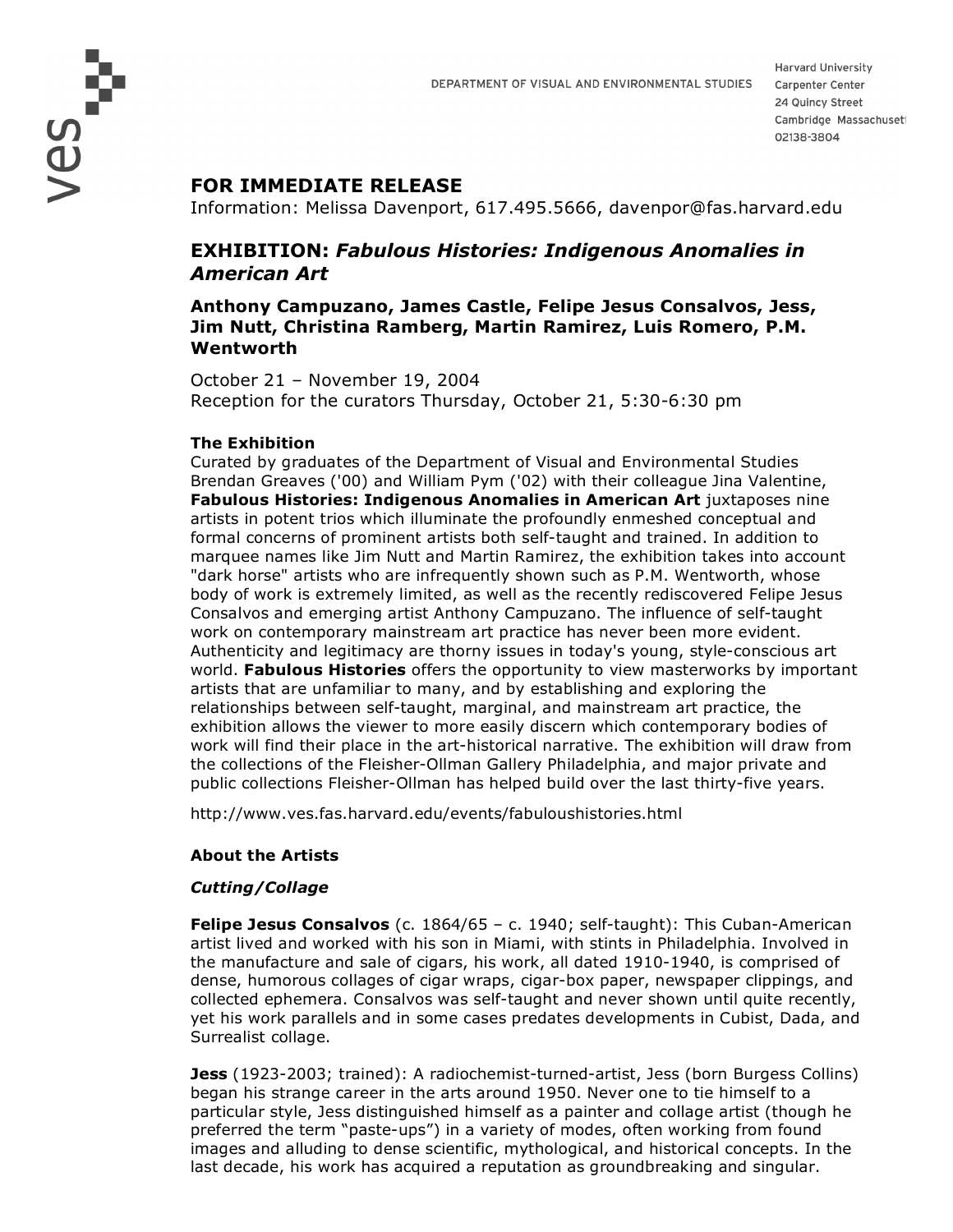DEPARTMENT OF VISUAL AND ENVIRONMENTAL STUDIES

ves<br>Ves

**Harvard University** Carpenter Center 24 Quincy Street Cambridge Massachuset 02138-3804

# *Fabulous Histories…* **(continued)**

**Anthony Campuzano** (b. 1975; trained): A graduate of Tyler School of Art, this emerging artist also studied at Yale University Summer School and Skowhegan School of Painting and Sculpture in Maine. His most recent exhibitions include the Ukranian Museum of Modern Art in Chicago; the Art Center College of Design at Pasadena, CA; and the Fleisher-Ollman Gallery. Incorporating drawing, painting, sculpture and collage, Campuzano's compulsive collections and translations of found text and images draw from the work of the self-taught and contemporary pop culture, employing humble materials to lush ends.

+++++++++++++++++++++++++++++++++++++++++++++++++

#### *Constructing/Surrogates*

**James Castle** (1900-1977); self-taught): Born profoundly deaf, Castle spent his life making drawings, books and constructions on his parents' farm in Boise, Idaho. Recently rediscovered, he was the subject of a one-person show at the Drawing Center in New York in 2000. The Museum of Modern Art recently purchased six pieces to complement the five already in their collection, which they intend to show in their 2005 Manhattan reopening exhibition. Castle's works are in the collections of a number of important contemporary artists including Jasper Johns.

**Luis Romero** (b. 1965, trained): This Latin-American artist studied philosophy at Boston University and art under Ray Yoshida at the Art Institute of Chicago. His work deals almost exclusively with the relationships between line and paper constructions, and his models, scrolls, and drawings often share linguistic and philosophical underpinnings. His work has been exhibited internationally.

**Christina Ramberg** (1946-1995; trained): A graduate of the Art Institute of Chicago and a significant figure among the male-dominated Chicago Imagists of the 1960's, Ramberg interpreted that group's prevalent interest in cartoons, comics, and bold and bawdy outsider-influenced design through a feminine lens. Her work, particularly her drawings, details the female form in abstracted entanglements with clothing and flesh. Heads, torsos and hands in series refer to costume design and history, assuming an ambiguous, erotic weight.

+++++++++++++++++++++++++++++++++++++++++++++++++

#### *Channeling/Mediums*

**Martin Ramirez** (1895-1963; self-taught): Brought to the attention of the artworld by Jim Nutt, this Mexican-born artist's drawings were most recently seen in the sixman *Vernacular Visionaries* show at the International Museum of Folk Art in Santa Fe. Nutt rediscovered Ramirez's work along with P.M. Wentworth's in a musty bin of artwork made by patients at California's DeWitt State Hospital, where Ramirez was incarcerated for thirty years, never speaking. His body of work is believed to include no more than 300 drawings, and of these his large-scale pieces are most seldom exhibited.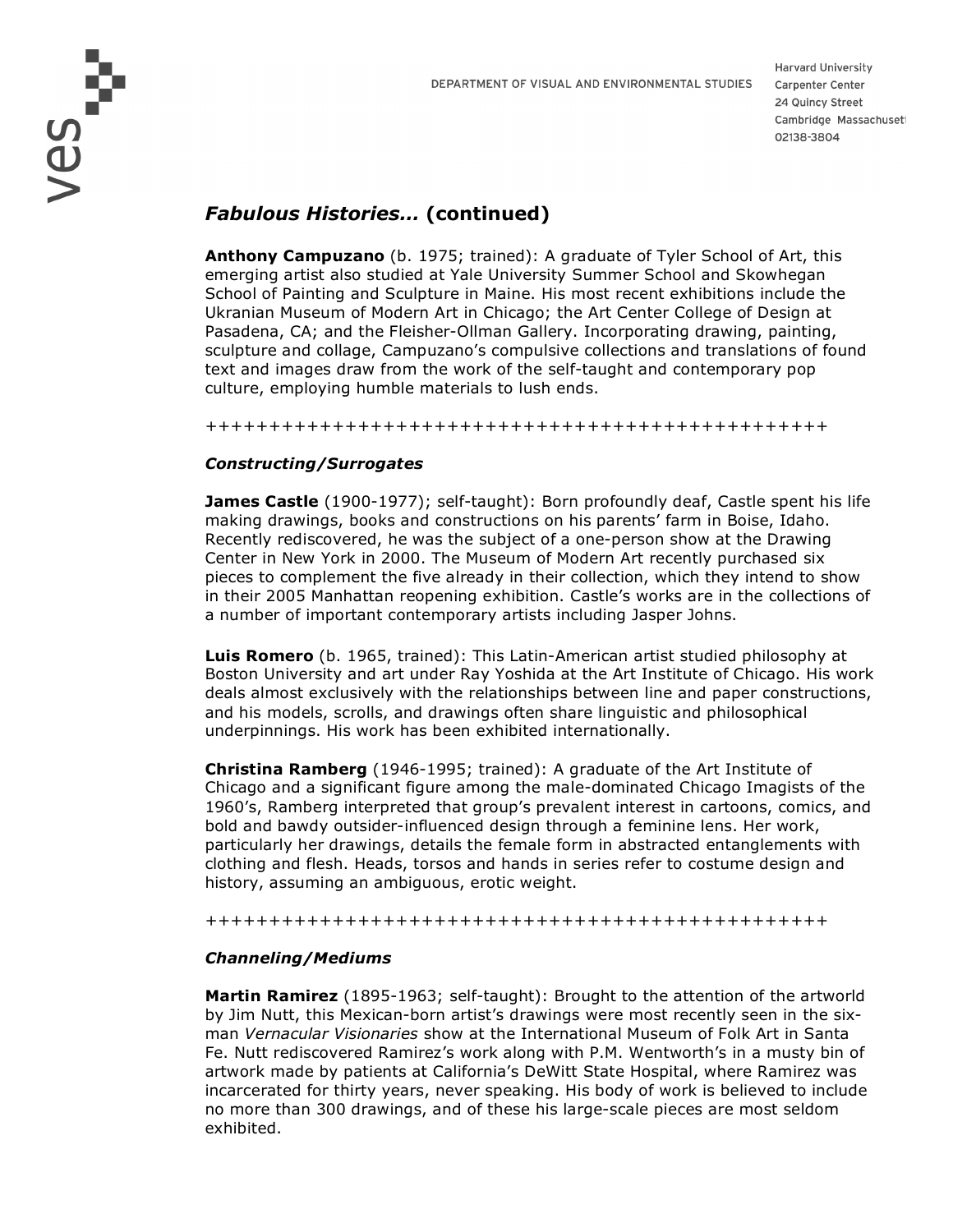DEPARTMENT OF VISUAL AND ENVIRONMENTAL STUDIES

ves<br>ves

**Harvard University** Carpenter Center 24 Quincy Street Cambridge Massachuset 02138-3804

# *Fabulous Histories…* **(continued)**

**P.M. (Perley) Wentworth** (dates unknown – worked in the 1950's; self-taught): Little is known about this enigmatic artist, though researchers have discovered that he worked as a night watchman at a naval station, lived much of his life in California, and spent some time in the DeWitt State Hospital. From inscriptions on his forty extant drawings and paintings, we know that he considered himself a medium between Earth and extraterrestrial worlds, and that his meditative work was a response to visions of the cosmos and of a quasi-Christian heaven.

**Jim Nutt** (b. 1938; trained): Perhaps the central and most successful member of the Chicago Imagists, Nutt was directly influenced by self-taught artists including Martin Ramirez, Joseph Yoakum, and P.M. Wentworth. Producing only a handful of paintings and drawings each year, Nutt's work is meticulously executed and demonstrates a remarkably refined technique. His paintings and drawings are populated by grotesque, distorted figures engaged in indefinite psychosexual interactions, often inhabiting otherworldly stage-like spaces and accompanied by inset comic-strip style frames and diminutive familiars.

## **About the Curators**

**Jina Valentine** hails from Philadelphia, where she currently works as co-curator and Assistant Director at the Fleisher-Ollman Gallery. She credits her Carnegie Mellon BFA to the fine tutelage of professors Steve Kurtz, Faith Wilding, and Satoru Takahashi. It was then that she discovered and began to cultivate her interest in social and historical patterns and research-based art. She worked with Leonardo Drew, as a volunteer at the Fabric Workshop and Museum in Philadelphia, and was accepted into the Atlantic Center of the Arts Residency program to work with a personal art-hero, sculptor Dennis Oppenheim. Jina has shown at the Atlantic Center of the Arts Gallery, the Perkins Center of the Arts Annual Juried Photo Exhibition, the Fleisher-Ollman Gallery, and Space 1026. She is currently developing an image database of Philadelphian musicians' record collections, as a model for a larger work involving American flea-market top 40 finds. Jina is a founding member of the Philadelphia Girls Fight Club.

**Brendan Greaves** studied sculpture, photography and writing with Annette Lemieux, Nan Goldin and Peter Schjeldahl at Harvard University's VES department, graduating magna cum laude in 2000. His artwork has been exhibited at the University of the Arts and the Fleisher-Ollman Gallery in Philadelphia. He has also recorded and toured extensively as songwriter, banjoist and vocalist of the Wrist and Pistols, an old-timey Krautrock quartet that has appeared with the likes of '60s psych-folk legends and Woodstock veterans the Incredible String Band. Brendan took a position at the Fleisher-Ollman Gallery in 2002, following a stint as a freelance music, art, and science writer. His second curatorial effort in a year and a half, *Fabulous Histories* affords him an opportunity to work again with Jina and William in a context more specific to his interest in the lineage and legacy of American folk forms.